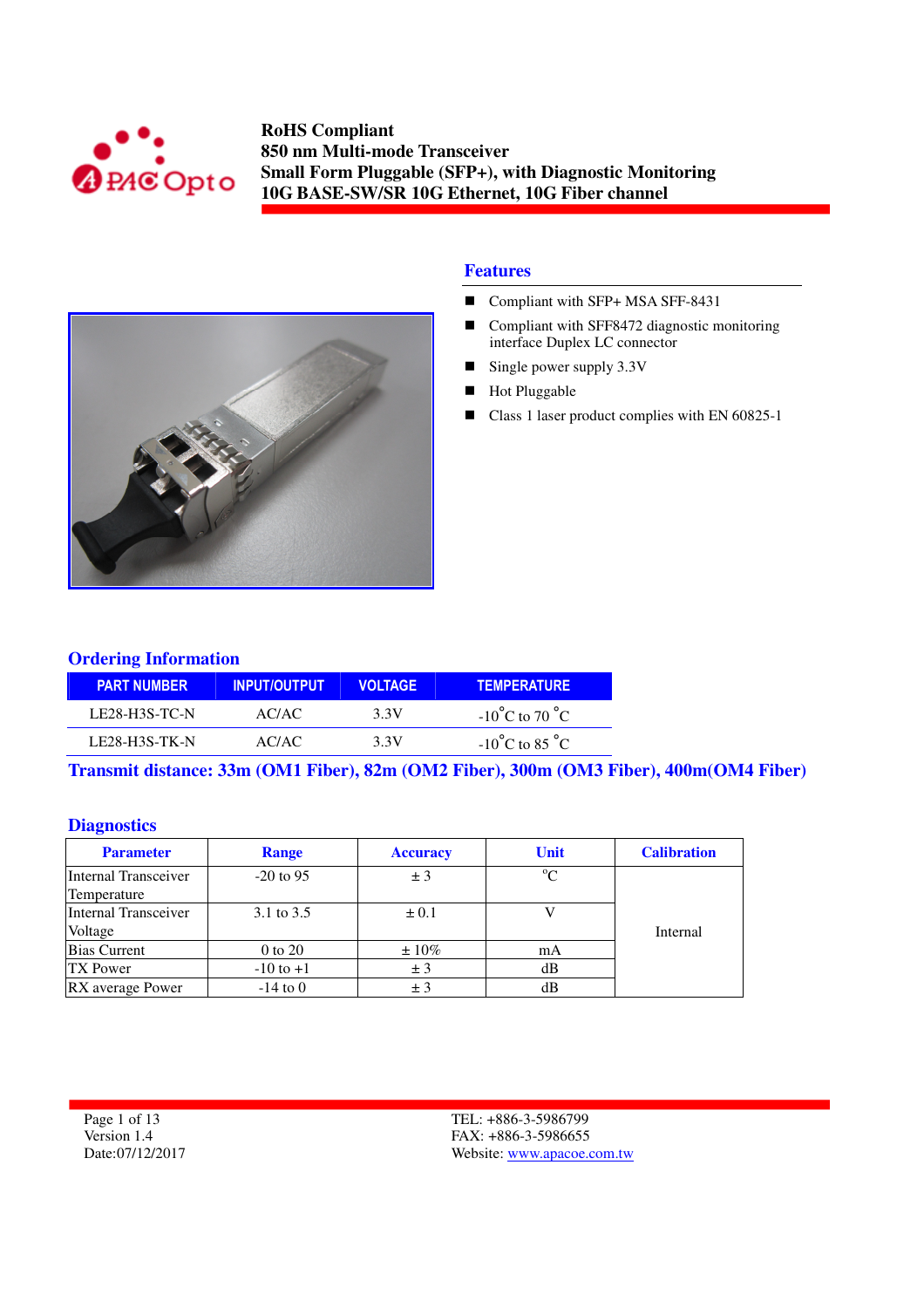

## **Absolute Maximum Ratings**

| <b>PARAMETER</b>      | SYMBOL                     | <b>MIN</b> | <b>MAX</b> | <b>UNITS</b> | <b>NOTE</b> |
|-----------------------|----------------------------|------------|------------|--------------|-------------|
| Storage Temperature   | $T_{\scriptscriptstyle S}$ | $-40$      | 85         |              |             |
| <b>Supply Voltage</b> | Vcc                        | $-0.5$     | 4.0        |              |             |
| <b>Input Voltage</b>  | $V_{IN}$                   | $-0.5$     | Vcc        |              |             |

## **Recommended Operating Conditions**

| <b>PARAMETER</b>           | <b>SYMBOL</b>     | <b>MIN</b> | <b>MAX</b> | <b>UNITS</b> | <b>NOTE</b> |
|----------------------------|-------------------|------------|------------|--------------|-------------|
| Case operating Temperature | $T_C$             | $-10$      | 70         | $\circ$      |             |
|                            |                   | $-10$      | 85         |              |             |
| <b>Supply Voltage</b>      | <i>Vcc</i>        | 3.14       | 3.46       | V            |             |
| <b>Supply Current</b>      | $I_{TX} + I_{RX}$ |            | 300        | mA           |             |
| Power Consumption          | D                 | $- - -$    | 1.0        | W            |             |

Page 2 of 13 Version 1.4 Date:07/12/2017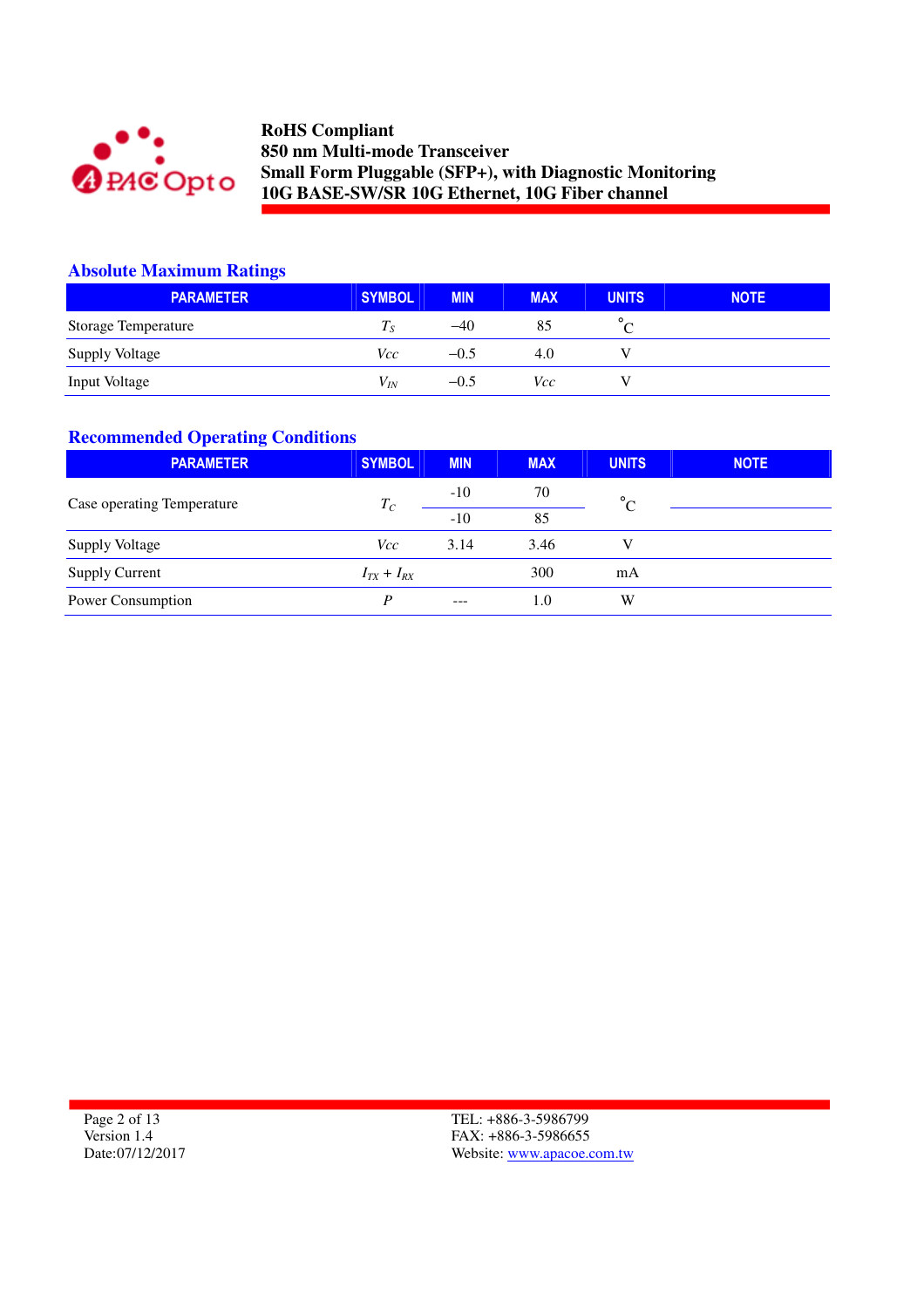

### **Transmitter Electro-optical Characteristics**

### *Vcc* = 3.14 V to 3.46 V,  $T_c$  = -10<sup>°</sup>C to 70<sup>°</sup>C &  $T_c$  = -10<sup>°</sup>C to 85<sup>°</sup>C

| $VCC = 3.14$ Y to 3.40 Y, $T_C = -10$ C to 70 C & $T_C = -10$ C to 83 C<br><b>PARAMETER</b>     | <b>SYMBOL</b>                        | <b>MIN</b> | TYP.                       | <b>MAX</b>     | <b>UNITS</b>              | <b>NOTE</b> |
|-------------------------------------------------------------------------------------------------|--------------------------------------|------------|----------------------------|----------------|---------------------------|-------------|
|                                                                                                 |                                      |            |                            |                |                           |             |
| Data Rate                                                                                       | $\boldsymbol{B}$                     |            | 10.3125                    | 10.7           | Gbps                      |             |
| Output Optical Power<br>$(50/125 \mu m)$ fiber, NA=0.20)<br>$(62.5/125 \mu m)$ fiber, NA=0.275) | $P_{out}$                            | $-7.1$     |                            | $-1$           | dBm                       |             |
| <b>Optical Modulation Amplitude</b>                                                             | <b>OMA</b>                           | $-4.3$     |                            |                | dBm                       |             |
| <b>Extinction Ratio</b>                                                                         | ER                                   | 3.5        |                            |                | dB                        |             |
| Center Wavelength                                                                               | $\lambda_C$                          | 840        | 850                        | 860            | nm                        |             |
| Spectral Width (RMS)                                                                            | $\Delta \lambda$                     | $---$      | $---$                      | 0.45           | nm                        |             |
| <b>Transmitter and Dispersion Penalty</b>                                                       | <b>TDP</b>                           |            |                            | 3.9            | dB                        |             |
| <b>Relative Intensity Noise</b>                                                                 | RIN                                  | ---        |                            | $-128$         | dB/Hz                     |             |
| Output Eye                                                                                      |                                      |            | Compliant with IEEE802.3ae |                |                           |             |
| Max. $P_{out}$ TX-DISABLE Asserted                                                              | $P_{OFF}$                            | ---        | ---                        | $-35$          | dBm                       |             |
| Differential Input Impedance                                                                    | $Z_d$                                | 80         | 100                        | 120            | $\Omega$                  |             |
| Differential Input Voltage Swing                                                                | $V_{DIFF}$                           | 200        |                            | 800            | mV                        |             |
| <b>Transmit Fault Output-Low</b>                                                                | TX_FAULTL                            | 0.0        | $---$                      | 0.5            | $\ensuremath{\mathbf{V}}$ |             |
| Transmit Fault Output-High                                                                      | $TX$ <sub>FAULT<math>_H</math></sub> | 2.4        | $---$                      | $V_{CC}$       | V                         |             |
| TX DISABLE Assert Time                                                                          | $t$ <sub>o</sub> ff                  | $---$      | $---$                      | 100            | $\mu$ s                   |             |
| TX_DISABLE Negate Time                                                                          | $t$ _on                              | ---        | $---$                      | $\overline{2}$ | ms                        |             |
| Time to initialize, include reset of<br>TX_FAULT                                                | $t$ _init                            | ---        | $---$                      | 300            | ms                        |             |
| TX_FAULT from fault to assertion                                                                | $t$ _fault                           | $---$      | ---                        | 1              | ms                        |             |
| TX_DISABLE time to start reset                                                                  | t reset                              | 10         | ---                        |                | $\mu$ s                   |             |

Page 3 of 13 Version 1.4 Date:07/12/2017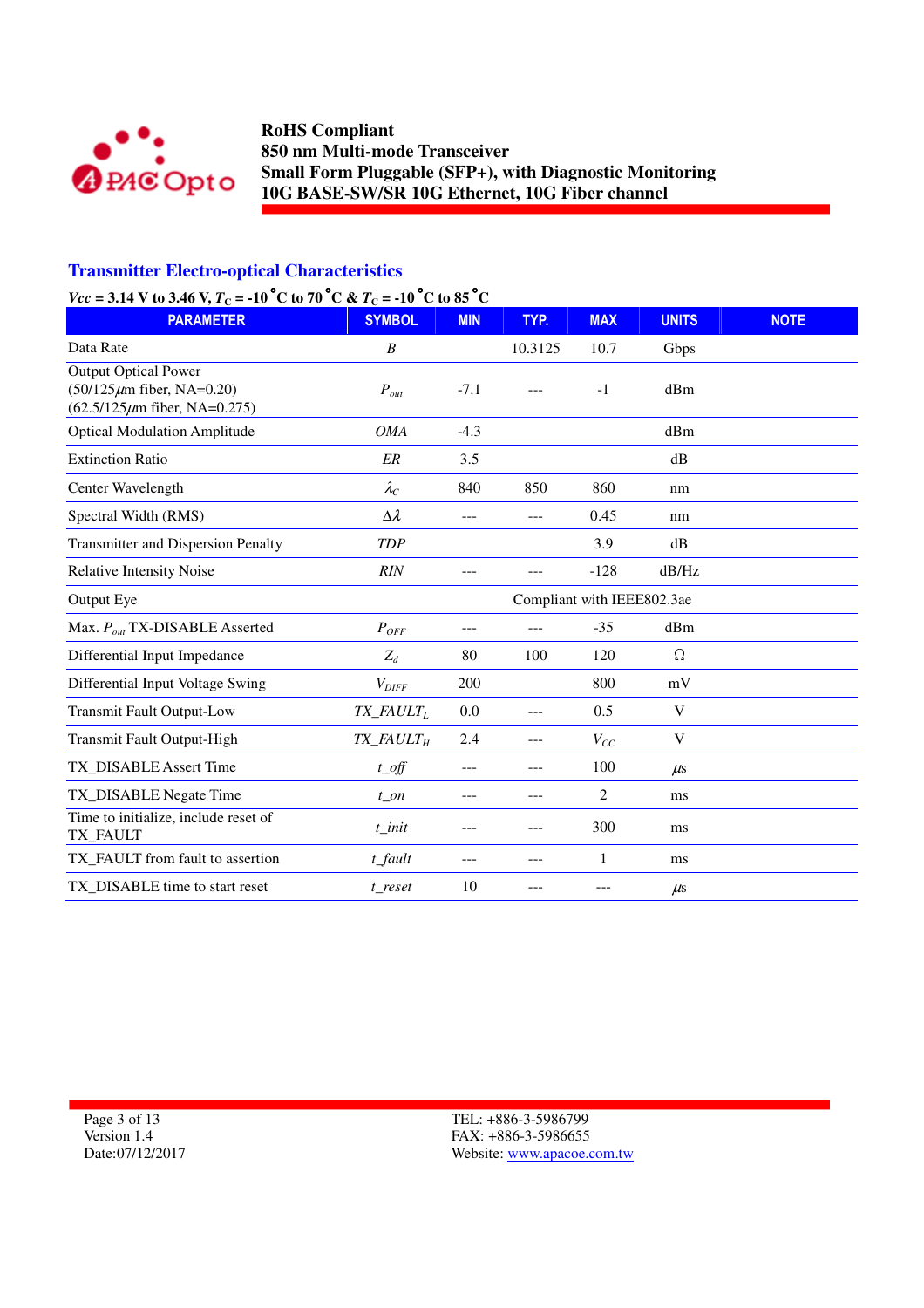

### **Receiver Electro-optical Characteristics**

### *Vcc* = 3.14 V to 3.46 V,  $T_c$  = -10<sup>°</sup>C to 70<sup>°</sup>C &  $T_c$  = -10<sup>°</sup>C to 85<sup>°</sup>C

| $-$ 0.1 $\pm$ 1 $\pm$ 0.0 0.1 $\pm$ 1.1 $\pm$<br><b>PARAMETER</b>   | 100000000001<br><b>SYMBOL</b> | <b>MIN</b> | TYP.    | <b>MAX</b> | <b>UNITS</b> | <b>NOTE</b>      |
|---------------------------------------------------------------------|-------------------------------|------------|---------|------------|--------------|------------------|
| Data Rate                                                           | B                             |            | 10.3125 | 10.7       | Gbps         |                  |
| <b>Optical Input Power-maximum</b>                                  | $P_{IN}$                      | $-1$       |         |            | dBm          | $BER < 10^{-12}$ |
| Receiver Sensitivity                                                | $P_{IN}$                      | ---        | ---     | $-9.9$     | dBm          | $BER < 10^{-12}$ |
| Receiver Sensitivity(OMA)                                           | $P_{IN}$                      | ---        | ---     | $-11.1$    | dBm          | $BER < 10^{-12}$ |
| <b>Stressed Receiver Sensitivity(OMA)</b>                           | $P_{IN}$                      | ---        |         | $-7.5$     | dBm          | $BER < 10^{-12}$ |
| <b>Operating Center Wavelength</b>                                  | $\lambda_C$                   | 840        |         | 860        | nm           |                  |
| <b>Optical Return Loss</b>                                          | ORL                           | 12         |         | ---        | dB           |                  |
| Loss of Signal-Asserted                                             | $P_A$                         | $-30$      | ---     | ---        | dBm          |                  |
| Loss of Signal-Deasserted                                           | $P_D$                         | ---        |         | $-12$      | dBm          |                  |
| Differential Output Impedance                                       | $Z_d$                         | 80         | 100     | 120        | $\Omega$     |                  |
| Differential Output Voltage                                         | $V_{\mathit{DIFF}}$           | 300        | ---     | 800        | mV           |                  |
| Receiver Loss of Signal Output<br>Voltage-Low                       | $RX\_LOS_L$                   | $\theta$   |         | 0.5        | V            |                  |
| Receiver Loss of Signal Output<br>Voltage-High                      | $RX\_LOS_H$                   | 2.4        |         | $V_{CC}$   | V            |                  |
| Receiver Loss of Signal Assert Time<br>$\text{of } \text{f}$ to on) | $t_{A, RX}$ LOS               |            |         | 100        | $\mu$ s      |                  |
| Receiver Loss of Signal Assert Time<br>(on to off)                  | $t_{D,RX\_LOS}$               |            |         | 100        | $\mu$ s      |                  |

Page 4 of 13 Version 1.4 Date:07/12/2017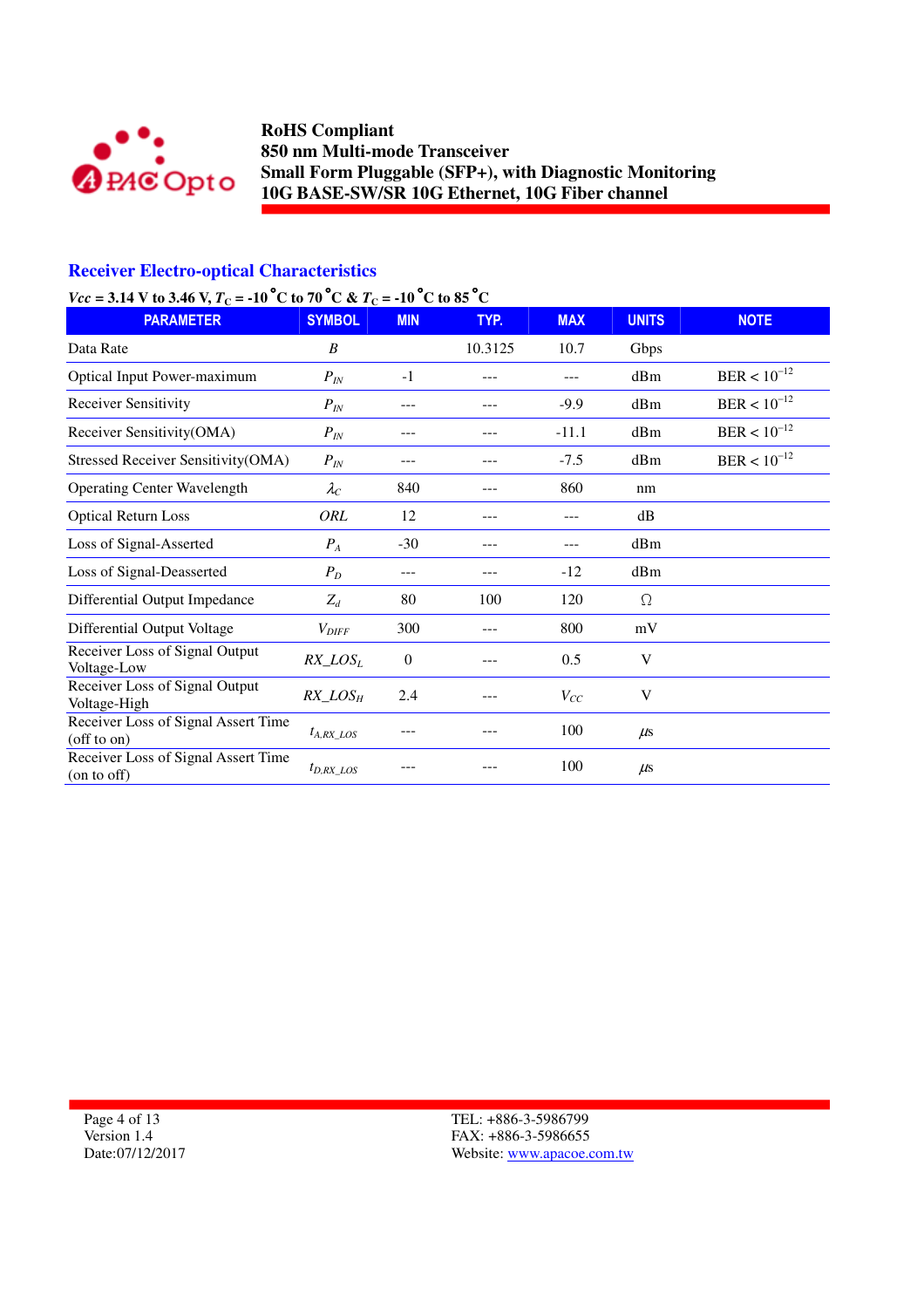

### **Digital Diagnostic Memory Map**



#### **EEPROM Serial ID Memory contents(A0h)**

| <b>Address</b> | <b>Hex</b> | <b>Fields</b>          | <b>Result</b>                                             |
|----------------|------------|------------------------|-----------------------------------------------------------|
| $\bf{0}$       | 03(H)      | identifier             | SFP or SFP+                                               |
|                |            |                        | <b>GBIC/SFP function is defined by two-wire interface</b> |
| $\mathbf{1}$   | 04(H)      | <b>Ext.Identifier</b>  | <b>ID</b> only                                            |
| $\mathbf{2}$   | 07(H)      | Connector              | LC                                                        |
| 3              | 10(H)      | <b>Transceiver</b>     | 10G Baee-SR;                                              |
| 4              | 00(H)      |                        |                                                           |
| 5              | 00(H)      | <b>Transceiver</b>     | <b>Unallocated</b>                                        |
| 6              | 00(H)      |                        |                                                           |
| 7              | 20(H)      | <b>Transceiver</b>     | intermediate distance(I);                                 |
| 8              | 40(H)      | <b>Transceiver</b>     | Shortwave laser w/o OFC(SN);                              |
| 9              | OC(H)      | <b>Transceiver</b>     | Multimode;50um(M5;M5E);Multimode;62.5um(M6);              |
| 10             | 80(H)      | <b>Transceiver</b>     | 1200MBytes/sec;                                           |
| 11             | 06(H)      | Encoding               | 64B/66B                                                   |
| 12             | 67(H)      | <b>BR(Nominal)</b>     | 10300Mbps                                                 |
| 13             | 00(H)      | <b>Rate Identifier</b> | <b>Unspecified</b>                                        |
| 14             | 00(H)      | Length(SMFm)-km        | N/A                                                       |
| 15             | 00(H)      | Length(SMF)            | N/A                                                       |
| 16             | 08(H)      | Length(50µm)           | 8(units of 10m)                                           |
| 17             | 03(H)      | Length $(62.5 \mu m)$  | 3(units of 10m)                                           |
| 18             | 00(H)      | Length(cable)          | N/A                                                       |
| 19             | 1E(H)      | Length(OM3)            | 30(units of 10m)                                          |
| 20             | 41(H)      | <b>Vendor</b> name     | $\mathbf{A}$                                              |
| 21             | 50(H)      | <b>Vendor</b> name     | $\mathbf{P}$                                              |
| 22             | 41(H)      | <b>Vendor</b> name     | $\mathbf{A}$                                              |
| 23             | 43(H)      | Vendor name            | $\mathbf C$                                               |
| 24             | 20(H)      | <b>Vendor</b> name     |                                                           |
| 25             | 4F(H)      | <b>Vendor</b> name     | $\mathbf 0$                                               |
| 26             | 70(H)      | Vendor name            | p                                                         |

Page 5 of 13 Version 1.4 Date:07/12/2017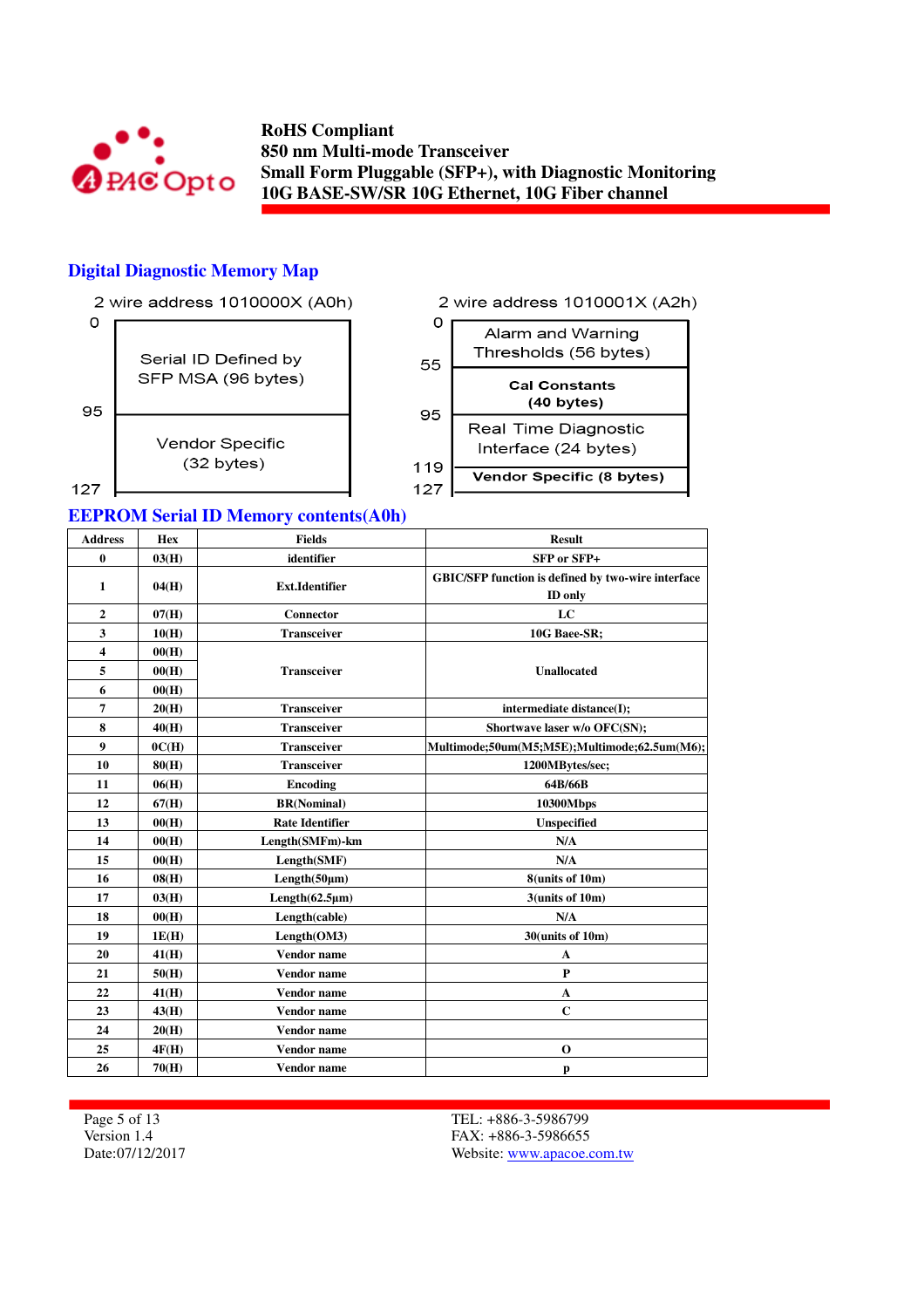

| 27 | 74(H) | Vendor name        | t                                     |
|----|-------|--------------------|---------------------------------------|
| 28 | 6F(H) | Vendor name        | $\mathbf 0$                           |
| 29 | 20(H) | Vendor name        |                                       |
| 30 | 20(H) | Vendor name        |                                       |
| 31 | 20(H) | Vendor name        |                                       |
| 32 | 20(H) | Vendor name        |                                       |
| 33 | 20(H) | Vendor name        |                                       |
| 34 | 20(H) | Vendor name        |                                       |
| 35 | 20(H) | Vendor name        |                                       |
| 36 | 00(H) | <b>Transceiver</b> | <b>Unallocated</b>                    |
| 37 | 00(H) | <b>Vendor OUI</b>  | $\bf{0}$                              |
| 38 | 0F(H) | <b>Vendor OUI</b>  | 0F                                    |
| 39 | 99(H) | <b>Vendor OUI</b>  | 99                                    |
| 40 | 4C(H) | <b>Vendor PN</b>   | L                                     |
| 41 | 45(H) | <b>Vendor PN</b>   | E                                     |
| 42 | 32(H) | <b>Vendor PN</b>   | $\boldsymbol{2}$                      |
| 43 | 38(H) | <b>Vendor PN</b>   | 8                                     |
| 44 | 2D(H) | <b>Vendor PN</b>   | $\overline{\phantom{a}}$              |
| 45 | 48(H) | <b>Vendor PN</b>   | Н                                     |
| 46 | 33(H) | <b>Vendor PN</b>   | $\mathbf{3}$                          |
| 47 | 53(H) | <b>Vendor PN</b>   | ${\bf S}$                             |
| 48 | 2D(H) | <b>Vendor PN</b>   | $\blacksquare$                        |
| 49 | 54(H) | <b>Vendor PN</b>   | T                                     |
| 50 | 43(H) | <b>Vendor PN</b>   | C                                     |
| 51 | 2D(H) | <b>Vendor PN</b>   | $\blacksquare$                        |
| 52 | 4E(H) | <b>Vendor PN</b>   | N                                     |
| 53 | 20(H) | <b>Vendor PN</b>   |                                       |
| 54 | 20(H) | <b>Vendor PN</b>   |                                       |
| 55 | 20(H) | <b>Vendor PN</b>   |                                       |
| 56 | 30(H) | Vendor rev         | $\pmb{0}$                             |
| 57 | 30(H) | Vendor rev         | $\bf{0}$                              |
| 58 | 30(H) | Vendor rev         | $\bf{0}$                              |
| 59 | 30(H) | Vendor rev         | $\bf{0}$                              |
| 60 | 03(H) | Wavelength         |                                       |
| 61 | 52(H) | Wavelength         | 850nm                                 |
| 62 | 00(H) | Unallocated        | Unallocated                           |
| 63 |       | <b>CC_BASE</b>     |                                       |
| 64 | 00(H) | <b>Options</b>     | Unallocated                           |
| 65 | 1A(H) | <b>Options</b>     | Loss of Signal; Tx Fault; Tx Disable; |
| 66 | 00(H) | BR                 | max                                   |
| 67 | 00(H) | BR                 | min                                   |
| 68 |       |                    |                                       |
| 69 |       | <b>Vendor SN</b>   |                                       |
| 70 |       |                    |                                       |
|    |       |                    |                                       |

Page 6 of 13 Version 1.4 Date:07/12/2017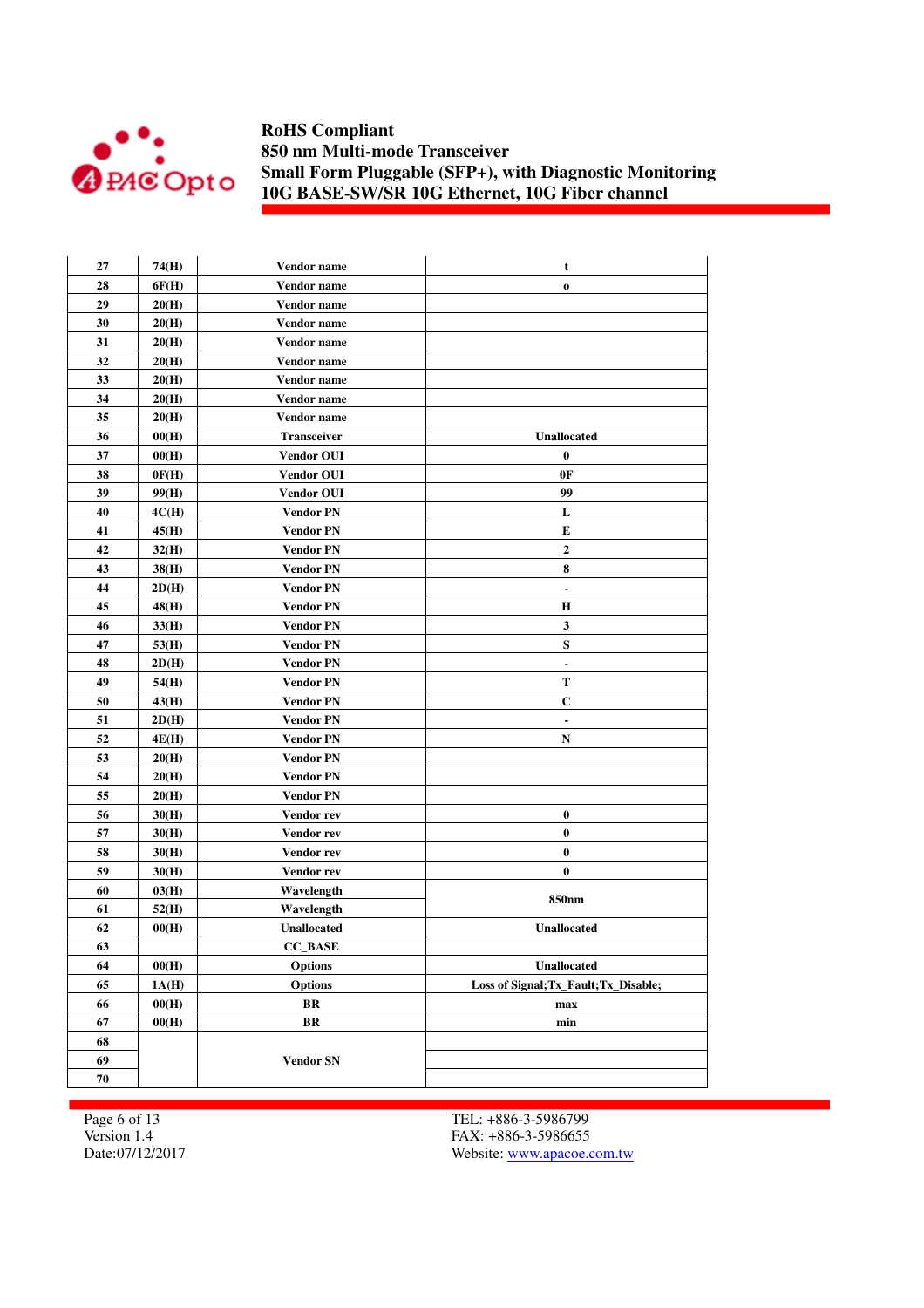

| 71  |       |                                   |                                                    |
|-----|-------|-----------------------------------|----------------------------------------------------|
| 72  |       |                                   |                                                    |
| 73  |       |                                   |                                                    |
| 74  |       |                                   |                                                    |
| 75  |       |                                   |                                                    |
| 76  |       |                                   |                                                    |
| 77  |       |                                   |                                                    |
| 78  |       |                                   |                                                    |
| 79  |       |                                   |                                                    |
| 80  |       |                                   |                                                    |
| 81  |       |                                   |                                                    |
| 82  |       |                                   |                                                    |
| 83  |       |                                   |                                                    |
| 84  |       |                                   |                                                    |
| 85  |       |                                   |                                                    |
| 86  |       |                                   |                                                    |
| 87  |       |                                   |                                                    |
| 88  |       | Date code                         |                                                    |
| 89  |       |                                   |                                                    |
| 90  |       |                                   |                                                    |
| 91  |       |                                   |                                                    |
|     |       |                                   | <b>Received Power Measurement Type; Internally</b> |
| 92  | 68(H) | <b>Diagnostic Monitoring Type</b> | Calibrated; Digital diagnostic monitoring          |
|     |       |                                   | implemented;                                       |
| 93  | B0(H) |                                   | Rx_Loss Monitoring;Tx_Fault                        |
|     |       | <b>Enhanced Options</b>           | <b>Monitoring; Alarm/warning Flags;</b>            |
| 94  | 03(H) | SFF-8472 Compliance               | includes functionality described in Rev 10.2 of    |
|     |       |                                   | <b>SFF-8472</b>                                    |
| 95  |       | <b>CC_EXT</b>                     |                                                    |
| 96  | 45(H) | <b>Vendor Specific</b>            | E                                                  |
| 97  | 58(H) | <b>Vendor Specific</b>            | X                                                  |
| 98  | 54(H) | <b>Vendor Specific</b>            | Т                                                  |
| 99  | 52(H) | <b>Vendor Specific</b>            | R                                                  |
| 100 | 45(H) | <b>Vendor Specific</b>            | E                                                  |
| 101 | 4D(H) | <b>Vendor Specific</b>            | M                                                  |
| 102 | 45(H) | <b>Vendor Specific</b>            | Е                                                  |
| 103 | 4C(H) | Vendor Specific                   | L                                                  |
| 104 | 59(H) | <b>Vendor Specific</b>            | $\mathbf Y$                                        |
| 105 | 20(H) | <b>Vendor Specific</b>            |                                                    |
| 106 | 43(H) | <b>Vendor Specific</b>            | $\mathbf C$                                        |
| 107 | 4F(H) | <b>Vendor Specific</b>            | $\mathbf 0$                                        |
| 108 | 4D(H) | <b>Vendor Specific</b>            | M                                                  |
| 109 | 50(H) | <b>Vendor Specific</b>            | $\mathbf P$                                        |
| 110 | 41(H) | <b>Vendor Specific</b>            | $\mathbf A$                                        |

Page 7 of 13 Version 1.4 Date:07/12/2017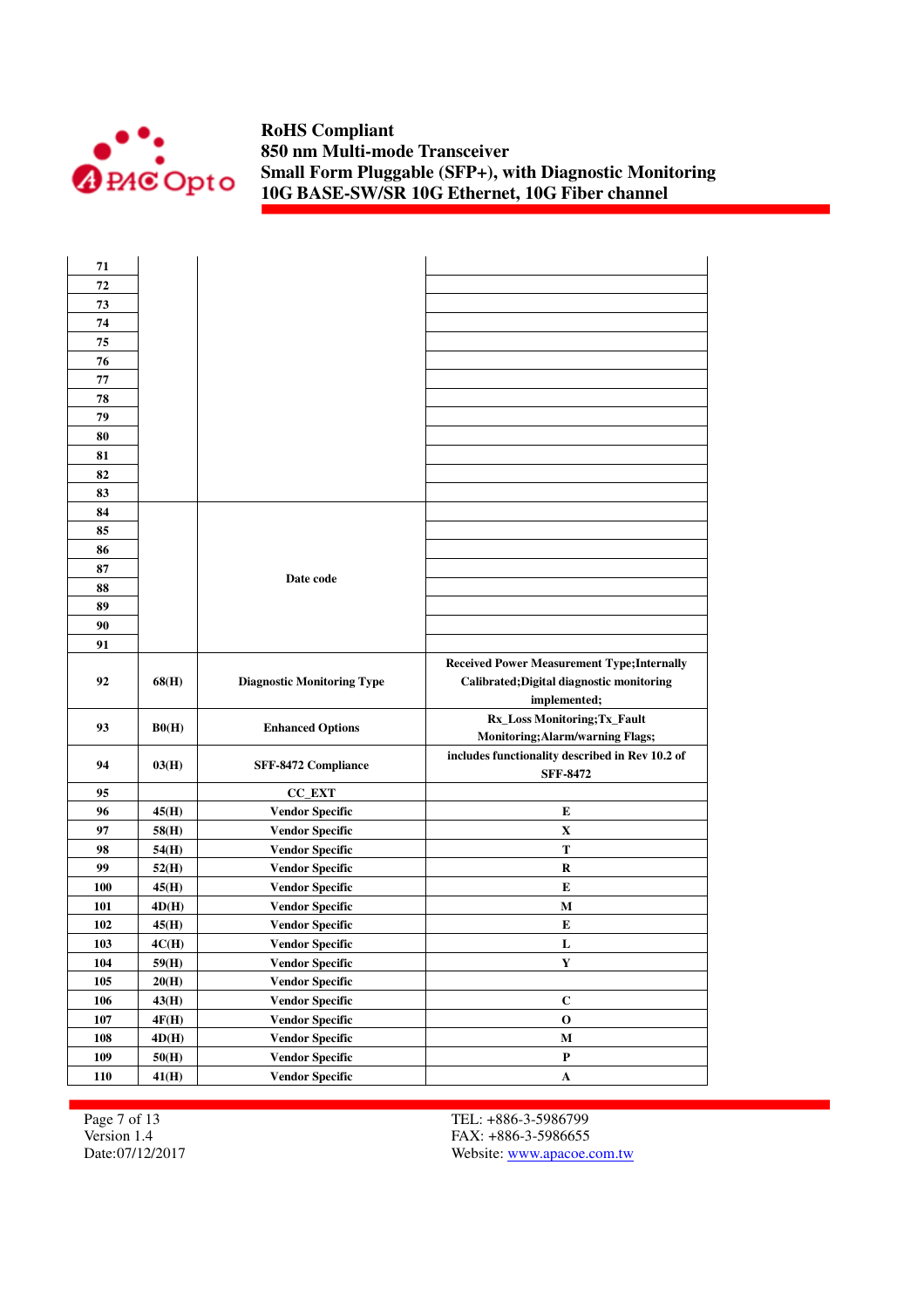

| 111 | 54(H) | <b>Vendor Specific</b> | T |
|-----|-------|------------------------|---|
| 112 | 49(H) | <b>Vendor Specific</b> | I |
| 113 | 42(H) | <b>Vendor Specific</b> | B |
| 114 | 4C(H) | <b>Vendor Specific</b> | L |
| 115 | 45(H) | <b>Vendor Specific</b> | E |
| 116 | 20(H) | <b>Vendor Specific</b> |   |
| 117 | 20(H) | <b>Vendor Specific</b> |   |
| 118 | 20(H) | <b>Vendor Specific</b> |   |
| 119 | 20(H) | <b>Vendor Specific</b> |   |
| 120 | 20(H) | <b>Vendor Specific</b> |   |
| 121 | 20(H) | <b>Vendor Specific</b> |   |
| 122 | 20(H) | <b>Vendor Specific</b> |   |
| 123 | 20(H) | <b>Vendor Specific</b> |   |
| 124 | 20(H) | <b>Vendor Specific</b> |   |
| 125 | 20(H) | <b>Vendor Specific</b> |   |
| 126 | 20(H) | <b>Vendor Specific</b> |   |
| 127 | 20(H) | <b>Vendor Specific</b> |   |

# **EEPROM Serial ID Memory contents (A2h)**

# *For*  $T_c$  = -10<sup>°</sup>C to 70<sup>°</sup>C

| Address(A2h) | <b>Description</b>                                       | <b>Value</b>       |
|--------------|----------------------------------------------------------|--------------------|
| $00 - 01$    | <b>Temp High Alarm</b>                                   | 80 Degree C        |
| $02 - 03$    | <b>Temp Low Alarm</b>                                    | -20 Degree C       |
| $04 - 05$    | <b>Temp High Warning</b>                                 | 75 Degree C        |
| $06-07$      | <b>Temp Low Warning</b>                                  | $-15$ Degree C     |
| 08-09        | <b>Voltage High Alarm</b>                                | 3.6V               |
| $10 - 11$    | <b>Voltage Low Alarm</b>                                 | 3.0V               |
| $12 - 13$    | <b>Voltage High Warning</b>                              | 3.5V               |
| $14 - 15$    | <b>Voltage Low Warning</b>                               | 3.1V               |
| $16-17$      | <b>Bias High Alarm</b>                                   | 10 <sub>m</sub> A  |
| 18-19        | <b>Bias Low Alarm</b>                                    | 0.1 <sub>m</sub> A |
| $20 - 21$    | <b>Bias High Warning</b>                                 | 9 <sub>m</sub> A   |
| $22 - 23$    | <b>Bias Low Warning</b>                                  | 0.5 <sub>m</sub> A |
| 24-25        | <b>TX Power High Alarm</b>                               | 0 dBm              |
| $26 - 27$    | <b>TX Power Low Alarm</b>                                | $-8.1$ dBm         |
| 28-29        | <b>TX Power High Warning</b>                             | $-1$ dBm           |
| 30-31        | <b>TX Power Low Warning</b>                              | $-7.1$ dBm         |
| 32-33        | <b>RX Power High Alarm</b>                               | 0 dBm              |
| 34-35        | <b>RX Power Low Alarm</b>                                | -14 dBm            |
| 36-37        | <b>RX Power High Warning</b>                             | $-1$ dBm           |
| 38-39        | <b>RX Power Low Warning</b>                              | $-12$ dBm          |
| 40-55        | <b>Reserved Reserved for future monitored quantities</b> |                    |
| 56-91        | <b>External calibration constant</b>                     |                    |

Page 8 of 13 Version 1.4 Date:07/12/2017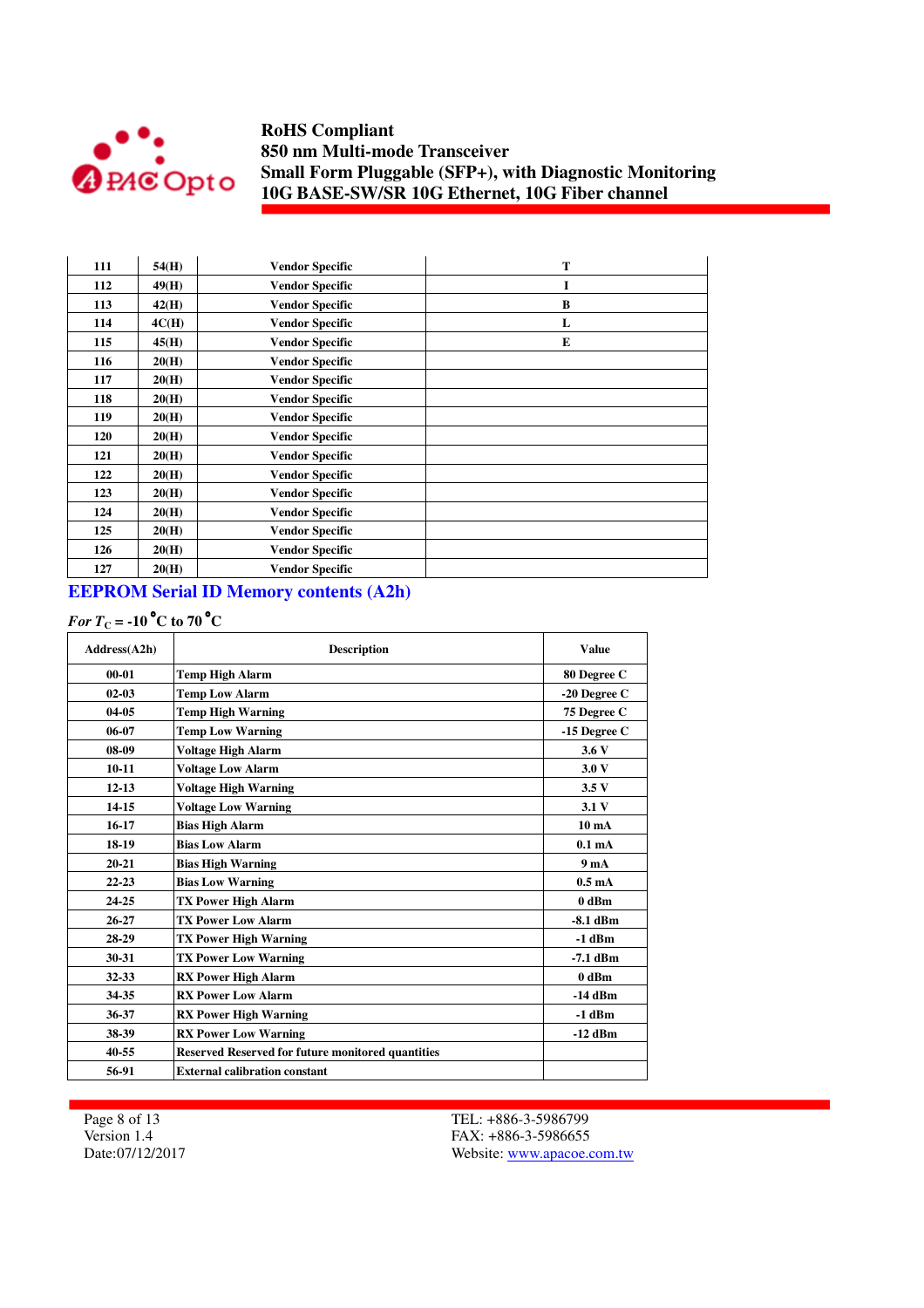

| 92-94                  | <b>Reserved</b>                                                 |  |
|------------------------|-----------------------------------------------------------------|--|
| 95                     | <b>Check sum</b>                                                |  |
| 96-97                  | <b>Real Time temperature</b>                                    |  |
| 98-99                  | <b>Real Time supply voltage</b>                                 |  |
| 100-101                | <b>Real Time TX bias current</b>                                |  |
| 102-103                | <b>Real Time TX optical power</b>                               |  |
| 104-105                | <b>Real Time RX received power</b>                              |  |
| 106-109                | <b>Reserved</b>                                                 |  |
| 110(bit7)              | <b>NA</b>                                                       |  |
| 110(bit6)              | NA                                                              |  |
| 110(bit5)              | <b>Reserved</b>                                                 |  |
| 110(bit4)              | <b>NA</b>                                                       |  |
| 110(bit3)              | <b>NA</b>                                                       |  |
| 110(bit2)              | Digital state of TX fault output pin                            |  |
| 110(bit1)              | Digital state of LOS output pin                                 |  |
| 110(bit0)              | <b>NA</b>                                                       |  |
| 111                    | <b>Reserved</b>                                                 |  |
| 112(bit7)              | Set when internal temperature exceeds high alarm level          |  |
| 112(bit6)              | Set when internal temperature exceeds is below alarm level      |  |
| 112(bit5)              | Set when internal supply voltage exceeds high alarm level       |  |
| 112(bit4)              | Set when internal supply voltage is below alarm level           |  |
| 112(bit3)              | TX bias exceeds high alarm level<br>Set when                    |  |
| 112(bit2)              | Set when<br>TX bias voltage is below alarm level                |  |
| 112(bit1)              | TX output power exceeds high alarm level<br>Set when            |  |
| 112(bit0)              | TX output power voltage is below alarm level<br>Set when        |  |
| 113(bit7)              | <b>Set when</b><br>RX received power exceeds high alarm level   |  |
| 113(bit <sub>6</sub> ) | Set when<br>RX received power is below alarm level              |  |
| $113(bit5-0)$          | <b>Reserved</b>                                                 |  |
| 114-115                | <b>Reserved</b>                                                 |  |
| 116(bit7)              | Set when internal temperature exceeds high warning level        |  |
| 116(bit6)              | Set when internal temperature exceeds is below warning level    |  |
| 116(bit5)              | Set when internal supply voltage exceeds high warning level     |  |
| 116(bit4)              | Set when internal supply voltage is below warning level         |  |
| 116(bit3)              | <b>Set when</b><br>TX bias exceeds high warning level           |  |
| 116(bit2)              | <b>Set when</b><br>TX bias voltage is below warning level       |  |
| 116(bit1)              | Set when<br>TX output power exceeds high warning level          |  |
| 116(bit0)              | TX output power voltage is below warning level<br>Set when      |  |
| 117(bit)               | <b>Set when</b><br>RX received power exceeds high warning level |  |
| 117(bit6)              | <b>Set when</b><br>RX received power is below warning level     |  |
| $117(bit5-0)$          | <b>Reserved</b>                                                 |  |
| 118-119                | <b>Reserved</b>                                                 |  |
| 120-127                | <b>Reserved</b>                                                 |  |

Page 9 of 13 Version 1.4 Date:07/12/2017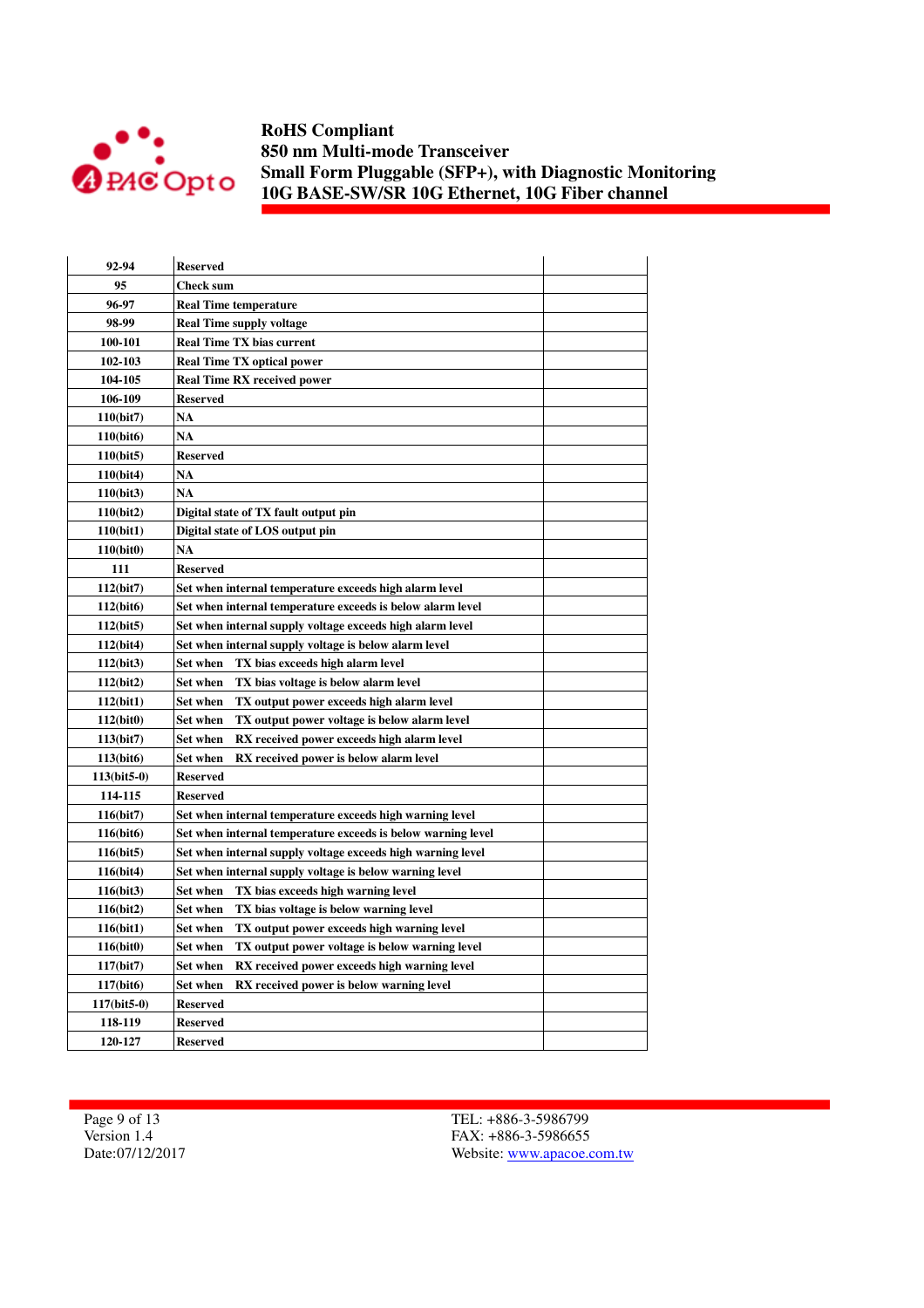

 **Dimensions** 



Page 10 of 13 Version 1.4 Date:07/12/2017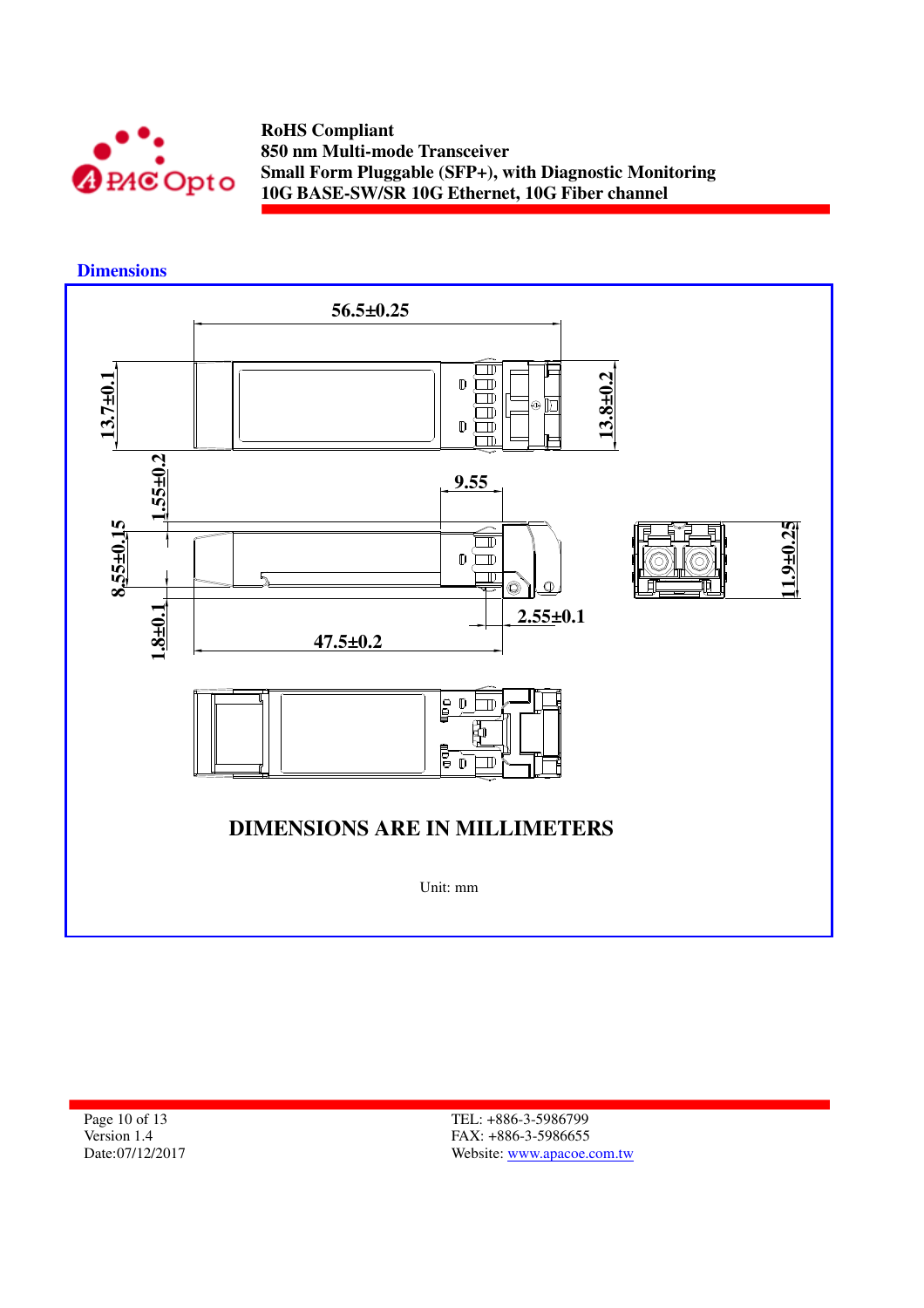

### **SFP host board mechanical layout**



Page 11 of 13 Version 1.4 Date:07/12/2017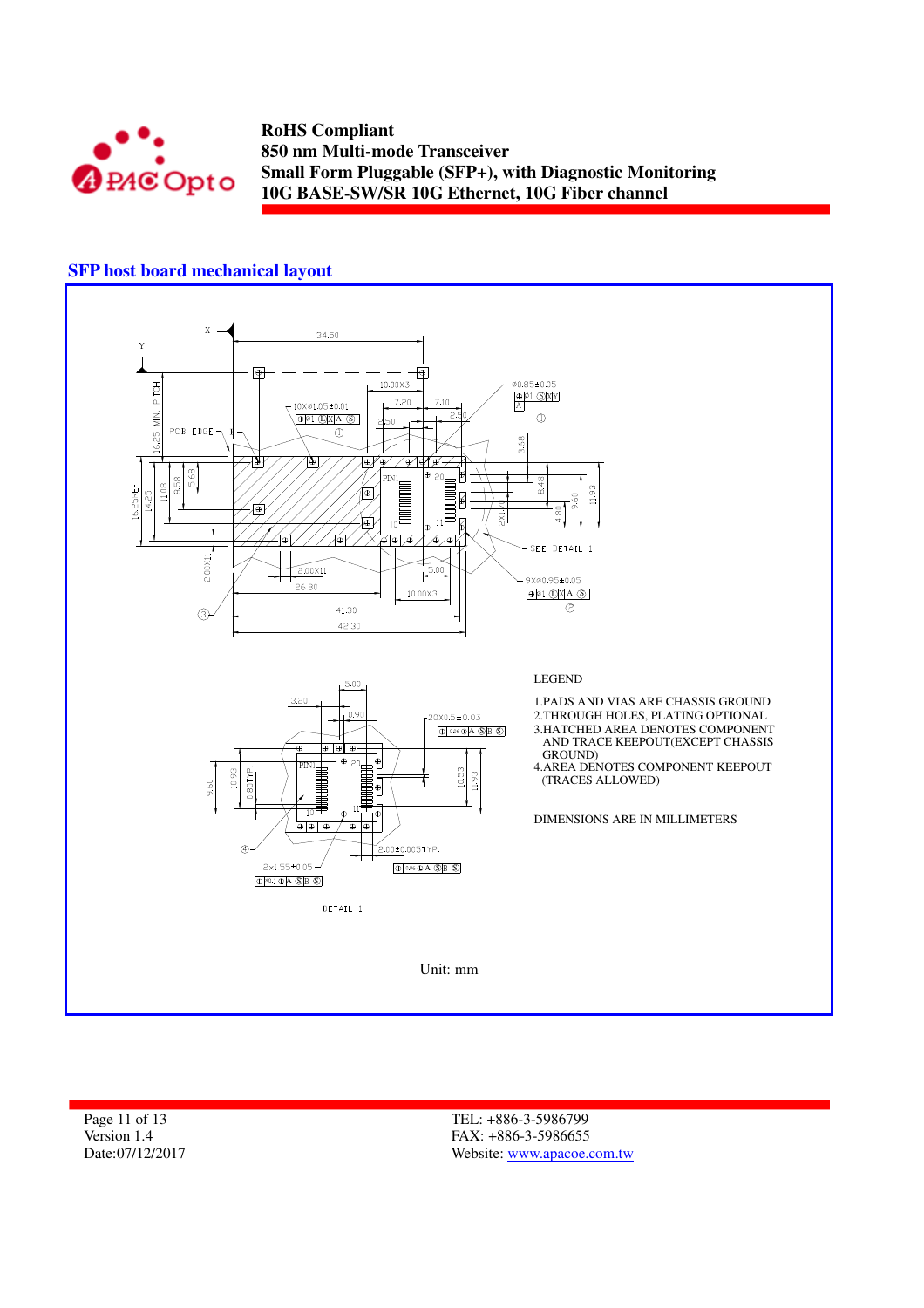

### **Assembly drawing**



Page 12 of 13 Version 1.4 Date:07/12/2017